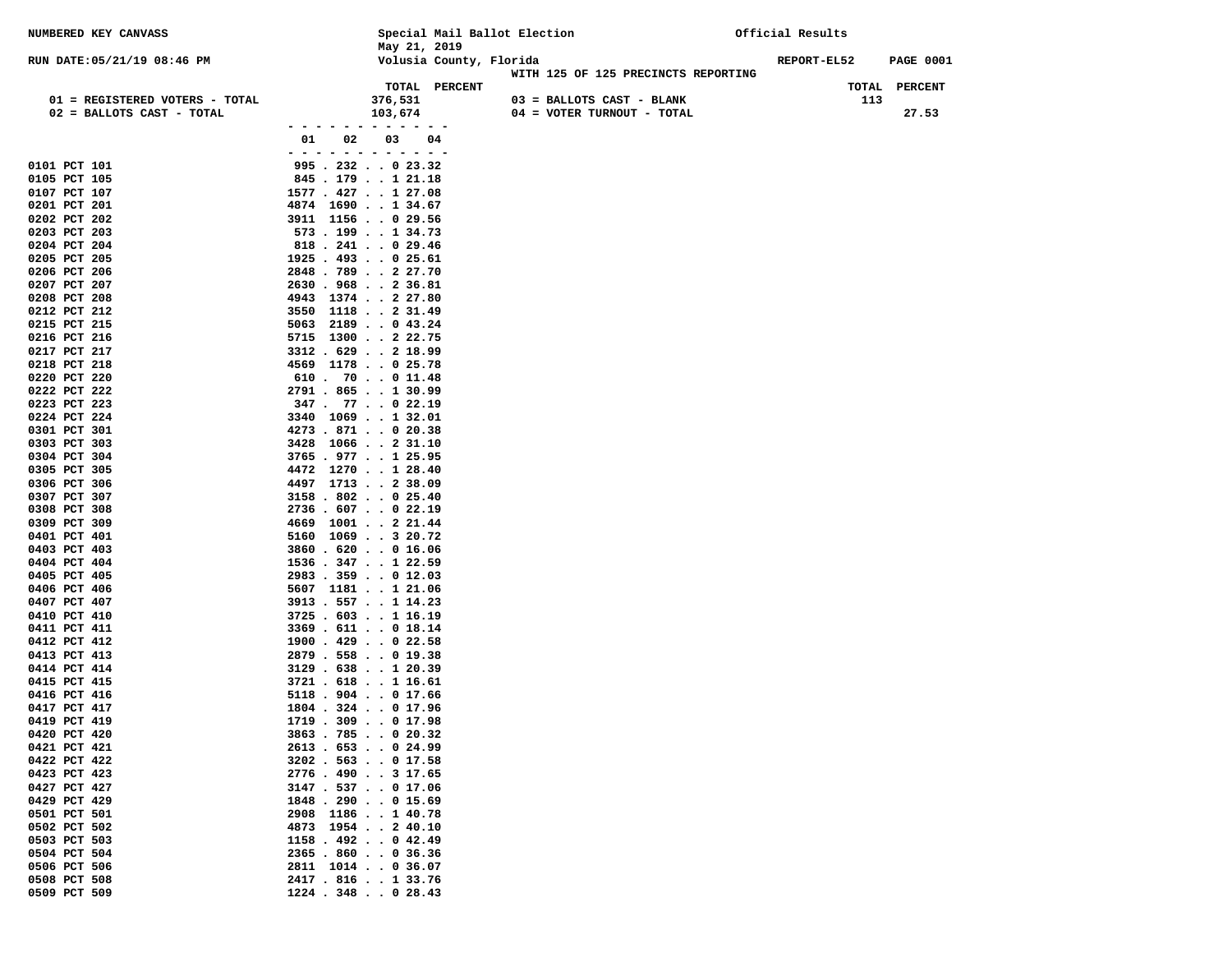| NUMBERED KEY CANVASS                                        |                                                 |                          |                         | Special Mail Ballot Election                            |                                     | Official Results |                  |
|-------------------------------------------------------------|-------------------------------------------------|--------------------------|-------------------------|---------------------------------------------------------|-------------------------------------|------------------|------------------|
| RUN DATE: 05/21/19 08:46 PM                                 |                                                 | May 21, 2019             | Volusia County, Florida |                                                         |                                     | REPORT-EL52      | <b>PAGE 0002</b> |
|                                                             |                                                 |                          | TOTAL PERCENT           |                                                         | WITH 125 OF 125 PRECINCTS REPORTING | TOTAL            | <b>PERCENT</b>   |
| 01 = REGISTERED VOTERS - TOTAL<br>02 = BALLOTS CAST - TOTAL |                                                 | 376,531<br>103,674       |                         | 03 = BALLOTS CAST - BLANK<br>04 = VOTER TURNOUT - TOTAL |                                     | 113              | 27.53            |
| (CONTINUED FROM PREVIOUS PAGE)                              | 01<br>02                                        | 03                       | 04                      |                                                         |                                     |                  |                  |
| 0510 PCT 510                                                | $  -$<br>$ -$<br>4343 1564 0 36.01              | $\overline{\phantom{0}}$ |                         |                                                         |                                     |                  |                  |
| 0511 PCT 511                                                | $1002$ . 256 0 25.55                            |                          |                         |                                                         |                                     |                  |                  |
| 0512 PCT 512                                                | 4413 1439 1 32.61                               |                          |                         |                                                         |                                     |                  |                  |
| 0515 PCT 515                                                | $3084$ . 775 0 25.13                            |                          |                         |                                                         |                                     |                  |                  |
| 0516 PCT 516                                                | 2428 1013 0 41.72                               |                          |                         |                                                         |                                     |                  |                  |
| 0517 PCT 517                                                | $2508$ . 785 0 31.30                            |                          |                         |                                                         |                                     |                  |                  |
| 0519 PCT 519<br>0521 PCT 521                                | $1541$ . $442$ 0 28.68<br>4068 1673 0 41.13     |                          |                         |                                                         |                                     |                  |                  |
| 0522 PCT 522                                                | 3958 1179 1 29.79                               |                          |                         |                                                         |                                     |                  |                  |
| 0523 PCT 523                                                | $2737$ . 635 0 23.20                            |                          |                         |                                                         |                                     |                  |                  |
| 0526 PCT 526                                                | $2031$ . $402$ 0 19.79                          |                          |                         |                                                         |                                     |                  |                  |
| 0527 PCT 527                                                | $1946$ . 510 1 26.21                            |                          |                         |                                                         |                                     |                  |                  |
| 0528 PCT 528                                                | $1975$ . $435$ 2 22.03                          |                          |                         |                                                         |                                     |                  |                  |
| 0529 PCT 529                                                | 1987 . 511 0 25.72                              |                          |                         |                                                         |                                     |                  |                  |
| 0530 PCT 530<br>0532 PCT 532                                | 2351 . 424 0 18.03<br>2623 1370 0 52.23         |                          |                         |                                                         |                                     |                  |                  |
| 0602 PCT 602                                                | 5216 1541 3 29.54                               |                          |                         |                                                         |                                     |                  |                  |
| 0603 PCT 603                                                | $3809$ . 653 3 17.14                            |                          |                         |                                                         |                                     |                  |                  |
| 0607 PCT 607                                                | 4320 1396 0 32.31                               |                          |                         |                                                         |                                     |                  |                  |
| 0614 PCT 614                                                | 3940.470211.93                                  |                          |                         |                                                         |                                     |                  |                  |
| 0619 PCT 619                                                | 2228 . 294 0 13.20                              |                          |                         |                                                         |                                     |                  |                  |
| 0620 PCT 620<br>0621 PCT 621                                | $1864$ $41$ $40$ $2.20$<br>$1952$ . 259 0 13.27 |                          |                         |                                                         |                                     |                  |                  |
| 0622 PCT 622                                                | $872$ . 146 1 16.74                             |                          |                         |                                                         |                                     |                  |                  |
| 0623 PCT 623                                                | 2542.601023.64                                  |                          |                         |                                                         |                                     |                  |                  |
| 0625 PCT 625                                                | $1719$ . 565 2 32.87                            |                          |                         |                                                         |                                     |                  |                  |
| 0626 PCT 626                                                | 1568.357022.77                                  |                          |                         |                                                         |                                     |                  |                  |
| 0628 PCT 628                                                | $4103$ . $493$ 0 12.02                          |                          |                         |                                                         |                                     |                  |                  |
| 0633 PCT 633<br>0638 PCT 638                                | $4172$ $.809$ $.419.39$<br>2369.782233.01       |                          |                         |                                                         |                                     |                  |                  |
| 0641 PCT 641                                                | $4758$ 1438130.22                               |                          |                         |                                                         |                                     |                  |                  |
| 0701 PCT 701                                                | 4583 1386 2 30.24                               |                          |                         |                                                         |                                     |                  |                  |
| 0703 PCT 703                                                | $3906$ . 999 3 25.58                            |                          |                         |                                                         |                                     |                  |                  |
| 0705 PCT 705                                                | 1439 . 489 0 33.98                              |                          |                         |                                                         |                                     |                  |                  |
| 0706 PCT 706                                                | 4535 1835 3 40.46                               |                          |                         |                                                         |                                     |                  |                  |
| 0709 PCT 709<br>0711 PCT 711                                | $3634$ $.812$ $.022.34$<br>4379 1133 2 25.87    |                          |                         |                                                         |                                     |                  |                  |
| 0712 PCT 712                                                | 2242.584226.05                                  |                          |                         |                                                         |                                     |                  |                  |
| 0714 PCT 714                                                | $3723$ 1035027.80                               |                          |                         |                                                         |                                     |                  |                  |
| 0716 PCT 716                                                | 2798 1091 0 38.99                               |                          |                         |                                                         |                                     |                  |                  |
| 0717 PCT 717                                                | $2071$ . 501 1 24.19                            |                          |                         |                                                         |                                     |                  |                  |
| 0718 PCT 718                                                | 3835 1111 2 28.97                               |                          |                         |                                                         |                                     |                  |                  |
| 0719 PCT 719<br>0720 PCT 720                                | $2173$ . 653 1 30.05<br>$1003$ . 287 0 28.61    |                          |                         |                                                         |                                     |                  |                  |
| 0722 PCT 722                                                | 2804 . 676 0 24.11                              |                          |                         |                                                         |                                     |                  |                  |
| 0725 PCT 725                                                | 2246.817136.38                                  |                          |                         |                                                         |                                     |                  |                  |
| 0726 PCT 726                                                | 3162 1357 2 42.92                               |                          |                         |                                                         |                                     |                  |                  |
| 0728 PCT 728                                                | 4155 1333 2 32.08                               |                          |                         |                                                         |                                     |                  |                  |
| 0729 PCT 729                                                | 4795 1437 4 29.97                               |                          |                         |                                                         |                                     |                  |                  |
| 0732 PCT 732<br>0733 PCT 733                                | 5052 1730 1 34.24                               |                          |                         |                                                         |                                     |                  |                  |
| 0803 PCT 803                                                | 2591 . 848 0 32.73<br>2221 . 833 1 37.51        |                          |                         |                                                         |                                     |                  |                  |
| 0804 PCT 804                                                | 3582 1283 1 35.82                               |                          |                         |                                                         |                                     |                  |                  |
| 0805 PCT 805                                                | 4483 1758 2 39.21                               |                          |                         |                                                         |                                     |                  |                  |
| 0807 PCT 807                                                | 1789 . 482 0 26.94                              |                          |                         |                                                         |                                     |                  |                  |
| 0808 PCT 808                                                | 6480 2190 2 33.80                               |                          |                         |                                                         |                                     |                  |                  |
| 0809 PCT 809                                                | 784 . 243 0 30.99                               |                          |                         |                                                         |                                     |                  |                  |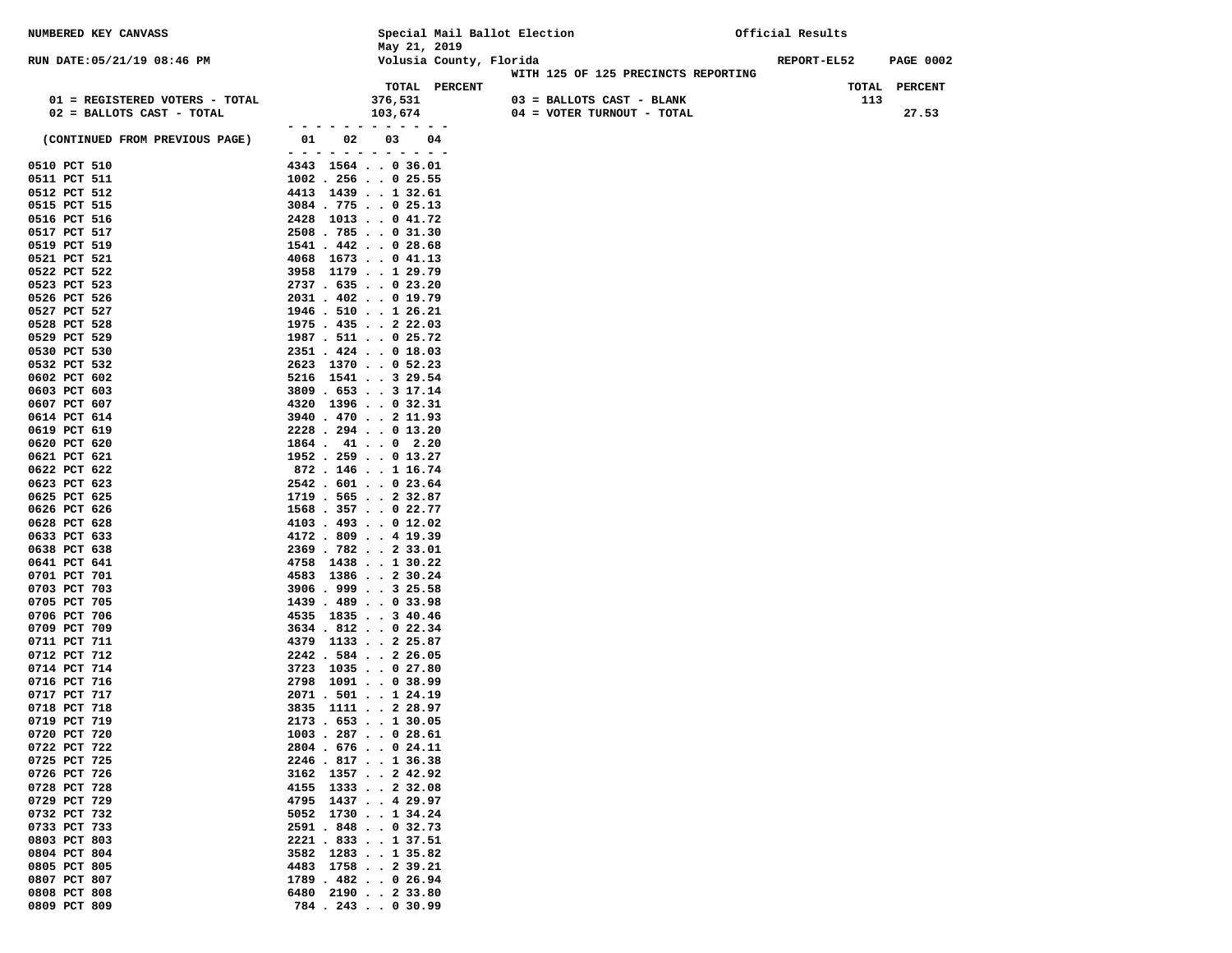| NUMBERED KEY CANVASS           | May 21, 2019            | Special Mail Ballot Election                                   | Official Results                |
|--------------------------------|-------------------------|----------------------------------------------------------------|---------------------------------|
| RUN DATE: 05/21/19 08:46 PM    |                         | Volusia County, Florida<br>WITH 125 OF 125 PRECINCTS REPORTING | REPORT-EL52<br><b>PAGE 0003</b> |
|                                |                         | TOTAL PERCENT                                                  | TOTAL<br><b>PERCENT</b>         |
| 01 = REGISTERED VOTERS - TOTAL | 376,531                 | 03 = BALLOTS CAST - BLANK                                      | 113                             |
| 02 = BALLOTS CAST - TOTAL      | 103,674                 | 04 = VOTER TURNOUT - TOTAL                                     | 27.53                           |
|                                |                         |                                                                |                                 |
| (CONTINUED FROM PREVIOUS PAGE) | 01<br>02<br>04<br>03    |                                                                |                                 |
|                                |                         |                                                                |                                 |
| 0810 PCT 810                   | $1808$ . 516 0 28.54    |                                                                |                                 |
| 0812 PCT 812                   | $2765$ . 961 1 34.76    |                                                                |                                 |
| 0813 PCT 813                   | 2018.816240.44          |                                                                |                                 |
| 0814 PCT 814                   | $2658$ . 793 2 29.83    |                                                                |                                 |
| 0816 PCT 816                   | 1996.571.028.61         |                                                                |                                 |
| 0901 PCT 901                   | $2310$ $.630$ $.227.27$ |                                                                |                                 |
| 0902 PCT 902                   | 4019 1138 0 28.32       |                                                                |                                 |
| 0903 PCT 903                   | 3839 1109 2 28.89       |                                                                |                                 |
| 0904 PCT 904                   | 4961 1682 0 33.90       |                                                                |                                 |
| 0907 PCT 907                   | $2526$ . 777 4 30.76    |                                                                |                                 |
| 0909 PCT 909                   | $1516$ . $479$ 3 31.60  |                                                                |                                 |
| 0910 PCT 910                   | $1361$ $.376$ $.027.63$ |                                                                |                                 |
|                                |                         |                                                                |                                 |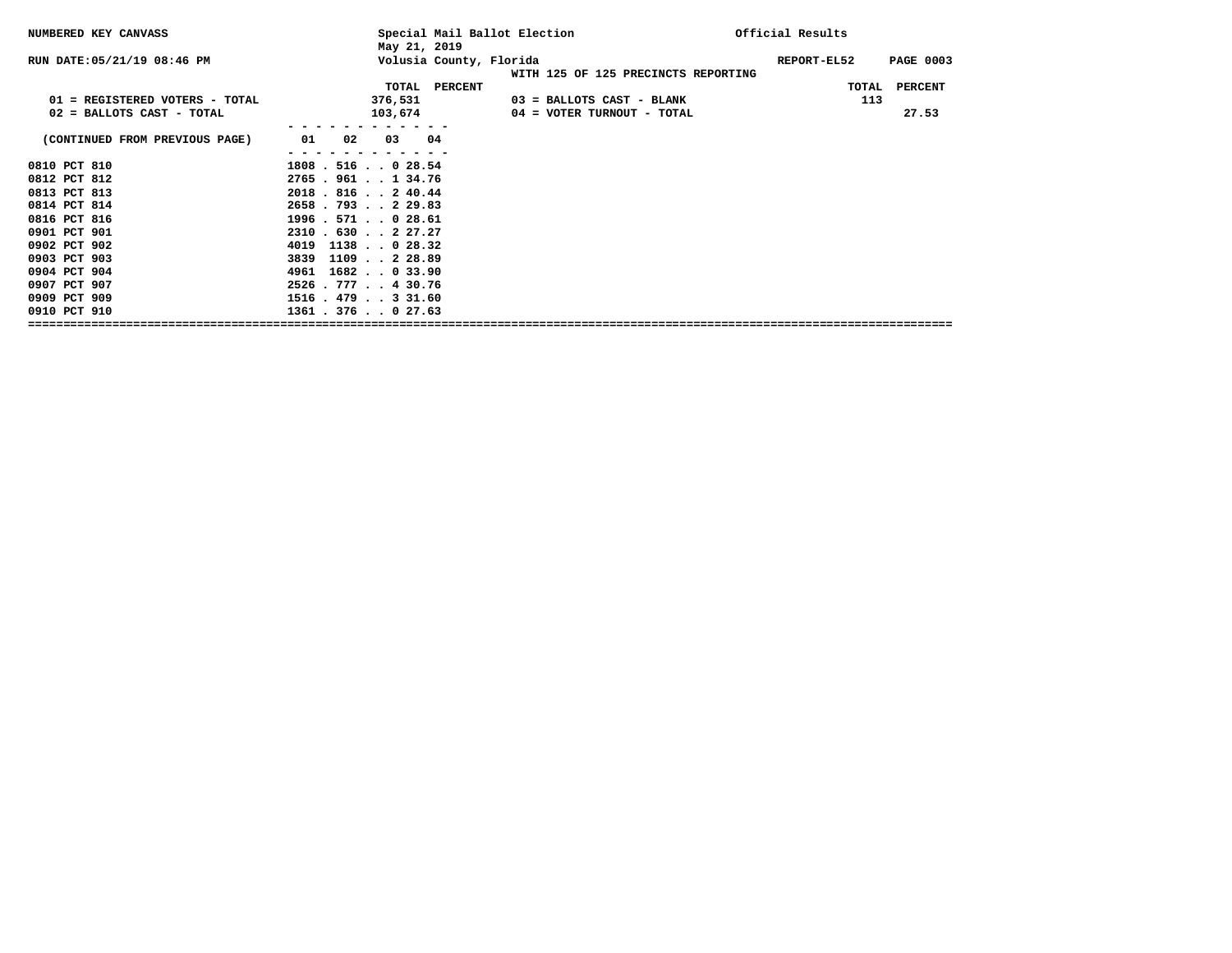| NUMBERED KEY CANVASS                                |            |            |                          |                         | Special Mail Ballot Election        | Official Results   |                  |
|-----------------------------------------------------|------------|------------|--------------------------|-------------------------|-------------------------------------|--------------------|------------------|
|                                                     |            |            | May 21, 2019             |                         |                                     |                    |                  |
| RUN DATE: 05/21/19 08:46 PM                         |            |            |                          | Volusia County, Florida |                                     | <b>REPORT-EL52</b> | <b>PAGE 0004</b> |
|                                                     |            |            |                          |                         | WITH 125 OF 125 PRECINCTS REPORTING |                    |                  |
|                                                     |            |            |                          | <b>VOTES PERCENT</b>    |                                     |                    | VOTES PERCENT    |
| Half-Cent Sales Surtax<br>(VOTE FOR) 1              |            |            |                          |                         |                                     |                    |                  |
| $01$ = FOR the half-cent sales tax                  |            |            | 46,235 44.71             |                         | $03 =$ OVER VOTES                   | 12                 |                  |
| $02$ = AGAINST the half-cent sales tax 57,170 55.29 |            |            |                          |                         | 04 = UNDER VOTES                    | 257                |                  |
|                                                     |            |            | ------------------------ |                         |                                     |                    |                  |
|                                                     |            | 01 02      | 03                       | 04                      |                                     |                    |                  |
|                                                     |            |            | ------------------------ |                         |                                     |                    |                  |
| 0101 PCT 101                                        |            | 69 163     | 0                        | 0                       |                                     |                    |                  |
| 0105 PCT 105                                        |            | 78 100     | 0                        | 1                       |                                     |                    |                  |
| 0107 PCT 107                                        | 136        | 290        | 0                        | $\mathbf{1}$            |                                     |                    |                  |
| 0201 PCT 201                                        | 714        | 975        | $\mathbf 0$              | 1                       |                                     |                    |                  |
| 0202 PCT 202                                        | 480        | 676        | 0                        | 0                       |                                     |                    |                  |
| 0203 PCT 203                                        | 46         | 152        | 0                        | 1                       |                                     |                    |                  |
| 0204 PCT 204                                        | 61         | 180        | 0                        | 0                       |                                     |                    |                  |
| 0205 PCT 205                                        | 178        | 315        | 0                        | 0                       |                                     |                    |                  |
| 0206 PCT 206                                        | 354        | 433        | 0                        | 2                       |                                     |                    |                  |
| 0207 PCT 207                                        | 381        | 585        | 0                        | 2                       |                                     |                    |                  |
| 0208 PCT 208                                        | 556        | 816        | 0                        | 2                       |                                     |                    |                  |
| 0212 PCT 212                                        | 563        | 552        | 1                        | 2                       |                                     |                    |                  |
| 0215 PCT 215                                        | 1131       | 1058       | 0                        | 0                       |                                     |                    |                  |
| 0216 PCT 216                                        | 593        | 705        | 0                        | $\mathbf{2}$            |                                     |                    |                  |
| 0217 PCT 217                                        | 362        | 265        | 0                        | 2                       |                                     |                    |                  |
| 0218 PCT 218                                        | 578        | 600        | 0                        | 0                       |                                     |                    |                  |
| 0220 PCT 220<br>0222 PCT 222                        | 38         | 32         | 0                        | 0                       |                                     |                    |                  |
| 0223 PCT 223                                        | 313<br>24  | 551<br>53  | 0<br>0                   | 1<br>0                  |                                     |                    |                  |
| 0224 PCT 224                                        | 405        | 663        | 0                        | 1                       |                                     |                    |                  |
| 0301 PCT 301                                        | 386        | 485        | 0                        | 0                       |                                     |                    |                  |
| 0303 PCT 303                                        | 616        | 448        | 0                        | 2                       |                                     |                    |                  |
| 0304 PCT 304                                        | 427        | 549        | 0                        | 1                       |                                     |                    |                  |
| 0305 PCT 305                                        | 500        | 769        | 0                        | 1                       |                                     |                    |                  |
| 0306 PCT 306                                        | 861        | 850        | 0                        | $\mathbf{2}$            |                                     |                    |                  |
| 0307 PCT 307                                        | 367        | 435        | 0                        | 0                       |                                     |                    |                  |
| 0308 PCT 308                                        | 252        | 355        | 0                        | 0                       |                                     |                    |                  |
| 0309 PCT 309                                        | 514        | 485        | 0                        | 2                       |                                     |                    |                  |
| 0401 PCT 401                                        | 490        | 576        | 0                        | 3                       |                                     |                    |                  |
| 0403 PCT 403                                        | 238        | 382        | 0                        | 0                       |                                     |                    |                  |
| 0404 PCT 404                                        | 121        | 225        | 0                        | 1                       |                                     |                    |                  |
| 0405 PCT 405                                        | 149        | 210        | 0                        | 0                       |                                     |                    |                  |
| 0406 PCT 406                                        | 541        | 638        | 1                        | 1                       |                                     |                    |                  |
| 0407 PCT 407                                        | 287        | 269        | 0                        | 1                       |                                     |                    |                  |
| 0410 PCT 410                                        | 272        | 330        | 0                        | 1                       |                                     |                    |                  |
| 0411 PCT 411                                        | 256        | 354        | 1<br>0                   | 0<br>0                  |                                     |                    |                  |
| 0412 PCT 412<br>0413 PCT 413                        | 156<br>218 | 273<br>340 | 0                        | 0                       |                                     |                    |                  |
| 0414 PCT 414                                        | 287        | 350        | 0                        | 1                       |                                     |                    |                  |
| 0415 PCT 415                                        | 298        | 319        | 0                        | 1                       |                                     |                    |                  |
| 0416 PCT 416                                        | 408        | 496        | $\Omega$                 | 0                       |                                     |                    |                  |
| 0417 PCT 417                                        | 170        | 154        | 0                        | 0                       |                                     |                    |                  |
| 0419 PCT 419                                        | 146        | 163        | 0                        | 0                       |                                     |                    |                  |
| 0420 PCT 420                                        | 326        | 459        | 0                        | 0                       |                                     |                    |                  |
| 0421 PCT 421                                        | 222        | 431        | 0                        | 0                       |                                     |                    |                  |
| 0422 PCT 422                                        | 225        | 338        | 0                        | 0                       |                                     |                    |                  |
| 0423 PCT 423                                        | 227        | 260        | 0                        | 3                       |                                     |                    |                  |
| 0427 PCT 427                                        | 232        | 305        | 0                        | 0                       |                                     |                    |                  |
| 0429 PCT 429                                        | 123        | 167        | 0                        | 0                       |                                     |                    |                  |
| 0501 PCT 501                                        | 511        | 674        | 0                        | 1                       |                                     |                    |                  |
| 0502 PCT 502                                        | 739        | 1212       | 1                        | 2                       |                                     |                    |                  |
| 0503 PCT 503                                        | 209        | 277        | 0                        | 6                       |                                     |                    |                  |
| 0504 PCT 504                                        | 389        | 471        | 0                        | 0                       |                                     |                    |                  |
| 0506 PCT 506                                        | 386        | 620        | 1                        | 7                       |                                     |                    |                  |
|                                                     |            |            |                          |                         |                                     |                    |                  |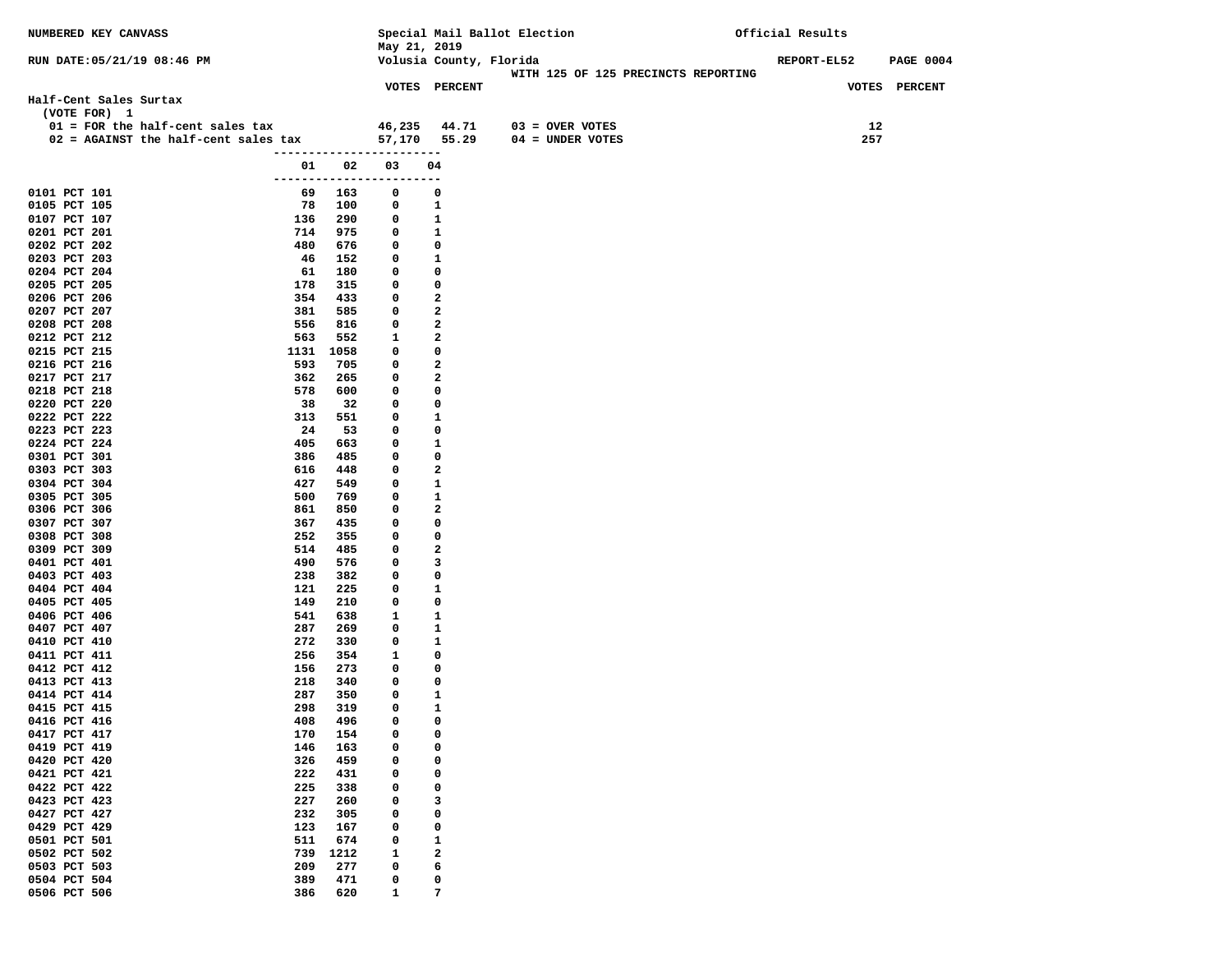| NUMBERED KEY CANVASS                                |            |            |                          |                                | Special Mail Ballot Election |                                     | Official Results   |                  |
|-----------------------------------------------------|------------|------------|--------------------------|--------------------------------|------------------------------|-------------------------------------|--------------------|------------------|
| RUN DATE: 05/21/19 08:46 PM                         |            |            | May 21, 2019             | Volusia County, Florida        |                              |                                     | <b>REPORT-EL52</b> | <b>PAGE 0005</b> |
|                                                     |            |            |                          |                                |                              | WITH 125 OF 125 PRECINCTS REPORTING |                    |                  |
|                                                     |            |            |                          | <b>VOTES PERCENT</b>           |                              |                                     |                    | VOTES PERCENT    |
| Half-Cent Sales Surtax                              |            |            |                          |                                |                              |                                     |                    |                  |
| (VOTE FOR) 1                                        |            |            |                          |                                |                              |                                     |                    |                  |
| $01$ = FOR the half-cent sales tax                  |            |            |                          | 46,235 44.71                   | $03 =$ OVER VOTES            |                                     | 12                 |                  |
| $02$ = AGAINST the half-cent sales tax 57,170 55.29 |            |            | ------------------------ |                                | 04 = UNDER VOTES             |                                     | 257                |                  |
| (CONTINUED FROM PREVIOUS PAGE)                      |            | 01 02      | 03                       | 04                             |                              |                                     |                    |                  |
|                                                     |            |            | ------------------------ |                                |                              |                                     |                    |                  |
| 0508 PCT 508                                        |            | 363 441    | 0                        | 12                             |                              |                                     |                    |                  |
| 0509 PCT 509                                        |            | 142 206    | 0                        | 0                              |                              |                                     |                    |                  |
| 0510 PCT 510                                        | 661        | 879        | $\mathbf 0$              | 24                             |                              |                                     |                    |                  |
| 0511 PCT 511<br>0512 PCT 512                        | 53<br>664  | 203<br>753 | $\mathbf 0$<br>0         | $\overline{\phantom{0}}$<br>22 |                              |                                     |                    |                  |
| 0515 PCT 515                                        | 328        | 436        | 0                        | 11                             |                              |                                     |                    |                  |
| 0516 PCT 516                                        | 459        | 542        | 0                        | 12                             |                              |                                     |                    |                  |
| 0517 PCT 517                                        | 332        | 441        | 0                        | 12                             |                              |                                     |                    |                  |
| 0519 PCT 519                                        | 197        | 242        | 0                        | $\mathbf{3}$                   |                              |                                     |                    |                  |
| 0521 PCT 521                                        | 716        | 935        | 0                        | 22                             |                              |                                     |                    |                  |
| 0522 PCT 522                                        | 457        | 706        | 0                        | 16                             |                              |                                     |                    |                  |
| 0523 PCT 523<br>0526 PCT 526                        | 268<br>181 | 367<br>221 | 0<br>0                   | 0<br>0                         |                              |                                     |                    |                  |
| 0527 PCT 527                                        | 268        | 241        | 0                        | 1                              |                              |                                     |                    |                  |
| 0528 PCT 528                                        | 197        | 236        | 0                        | 2                              |                              |                                     |                    |                  |
| 0529 PCT 529                                        | 214        | 297        | 0                        | 0                              |                              |                                     |                    |                  |
| 0530 PCT 530                                        | 184        | 240        | 0                        | 0                              |                              |                                     |                    |                  |
| 0532 PCT 532                                        | 612        | 758        | 0                        | 0                              |                              |                                     |                    |                  |
| 0602 PCT 602<br>0603 PCT 603                        | 889<br>394 | 649<br>256 | 0<br>0                   | 3<br>3                         |                              |                                     |                    |                  |
| 0607 PCT 607                                        | 624        | 772        | 0                        | 0                              |                              |                                     |                    |                  |
| 0614 PCT 614                                        | 254        | 214        | 0                        | 2                              |                              |                                     |                    |                  |
| 0619 PCT 619                                        | 161        | 133        | 0                        | 0                              |                              |                                     |                    |                  |
| 0620 PCT 620                                        | 24         | 17         | 0                        | 0                              |                              |                                     |                    |                  |
| 0621 PCT 621                                        | 135        | 124        | 0                        | 0                              |                              |                                     |                    |                  |
| 0622 PCT 622                                        | 70         | 73<br>319  | 2                        | 1                              |                              |                                     |                    |                  |
| 0623 PCT 623<br>0625 PCT 625                        | 282<br>262 | 301        | 0<br>0                   | 0<br>2                         |                              |                                     |                    |                  |
| 0626 PCT 626                                        | 206        | 151        | 0                        | 0                              |                              |                                     |                    |                  |
| 0628 PCT 628                                        | 288        | 204        | $\mathbf{1}$             | 0                              |                              |                                     |                    |                  |
| 0633 PCT 633                                        | 438        | 367        | 0                        | 4                              |                              |                                     |                    |                  |
| 0638 PCT 638                                        | 354        | 426        | 0                        | $\overline{\mathbf{2}}$        |                              |                                     |                    |                  |
| 0641 PCT 641                                        | 762        | 675        | 0                        | 1                              |                              |                                     |                    |                  |
| 0701 PCT 701<br>0703 PCT 703                        | 634<br>514 | 750<br>482 | 0<br>0                   | 2<br>3                         |                              |                                     |                    |                  |
| 0705 PCT 705                                        | 200        | 288        | 1                        | 0                              |                              |                                     |                    |                  |
| 0706 PCT 706                                        | 963        | 869        | 0                        | 3                              |                              |                                     |                    |                  |
| 0709 PCT 709                                        | 330        | 482        | 0                        | 0                              |                              |                                     |                    |                  |
| 0711 PCT 711                                        | 495        | 635        | $\mathbf{1}$             | 2                              |                              |                                     |                    |                  |
| 0712 PCT 712                                        | 267        | 315        | 0                        | 2                              |                              |                                     |                    |                  |
| 0714 PCT 714<br>0716 PCT 716                        | 500<br>430 | 535<br>661 | 0<br>0                   | 0<br>0                         |                              |                                     |                    |                  |
| 0717 PCT 717                                        | 209        | 291        | 0                        | 1                              |                              |                                     |                    |                  |
| 0718 PCT 718                                        | 531        | 578        | 0                        | 2                              |                              |                                     |                    |                  |
| 0719 PCT 719                                        | 292        | 360        | 0                        | 1                              |                              |                                     |                    |                  |
| 0720 PCT 720                                        | 120        | 167        | 0                        | 0                              |                              |                                     |                    |                  |
| 0722 PCT 722                                        | 288        | 388        | 0                        | 0                              |                              |                                     |                    |                  |
| 0725 PCT 725<br>0726 PCT 726                        | 402<br>661 | 414<br>694 | 0<br>0                   | 1<br>2                         |                              |                                     |                    |                  |
| 0728 PCT 728                                        | 550        | 781        | 0                        | 2                              |                              |                                     |                    |                  |
| 0729 PCT 729                                        | 657        | 776        | 0                        | 4                              |                              |                                     |                    |                  |
| 0732 PCT 732                                        | 811        | 918        | 0                        | 1                              |                              |                                     |                    |                  |
| 0733 PCT 733                                        | 386        | 462        | 0                        | 0                              |                              |                                     |                    |                  |
| 0803 PCT 803                                        | 395        | 437        | 0                        | 1                              |                              |                                     |                    |                  |
| 0804 PCT 804                                        | 577        | 705        | 0                        | $\mathbf{1}$                   |                              |                                     |                    |                  |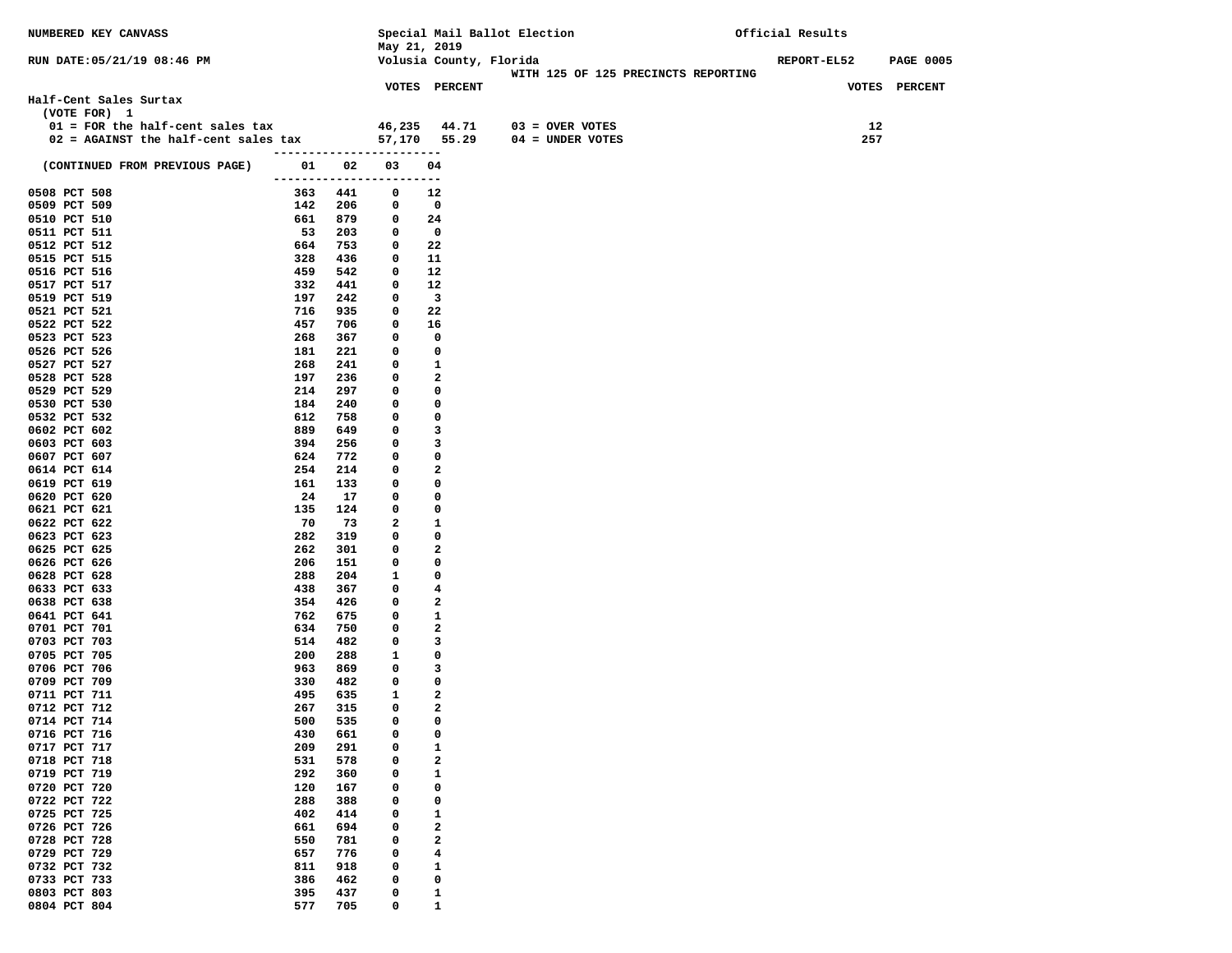| NUMBERED KEY CANVASS                 |     |      | May 21, 2019 |                         | Special Mail Ballot Election        | Official Results |                  |
|--------------------------------------|-----|------|--------------|-------------------------|-------------------------------------|------------------|------------------|
| RUN DATE: 05/21/19 08:46 PM          |     |      |              | Volusia County, Florida | WITH 125 OF 125 PRECINCTS REPORTING | REPORT-EL52      | <b>PAGE 0006</b> |
|                                      |     |      |              | VOTES PERCENT           |                                     |                  | VOTES PERCENT    |
| Half-Cent Sales Surtax               |     |      |              |                         |                                     |                  |                  |
| (VOTE FOR) 1                         |     |      |              |                         |                                     |                  |                  |
| $01$ = FOR the half-cent sales tax   |     |      | 46,235 44.71 |                         | $03 =$ OVER VOTES                   | 12               |                  |
| 02 = AGAINST the half-cent sales tax |     |      |              | 57,170 55.29            | 04 = UNDER VOTES                    | 257              |                  |
| (CONTINUED FROM PREVIOUS PAGE)       | 01  | 02   | 03           | 04                      |                                     |                  |                  |
| 0805 PCT 805                         | 789 | 966  | ı            | 2                       |                                     |                  |                  |
| 0807 PCT 807                         | 169 | 313  | 0            | $\mathbf 0$             |                                     |                  |                  |
| 0808 PCT 808                         | 981 | 1207 | 0            | $\overline{\mathbf{2}}$ |                                     |                  |                  |
| 0809 PCT 809                         | 108 | 135  | 0            | $\mathbf 0$             |                                     |                  |                  |
| 0810 PCT 810                         | 239 | 277  | 0            | 0                       |                                     |                  |                  |
| 0812 PCT 812                         | 432 | 528  | 0            | 1                       |                                     |                  |                  |
| 0813 PCT 813                         | 385 | 429  | 0            | $\overline{2}$          |                                     |                  |                  |
| 0814 PCT 814                         | 284 | 507  | 0            | $\overline{2}$          |                                     |                  |                  |
| 0816 PCT 816                         | 159 | 412  | 0            | 0                       |                                     |                  |                  |
| 0901 PCT 901                         | 236 | 392  | 0            | $\mathbf{2}$            |                                     |                  |                  |
| 0902 PCT 902                         | 417 | 721  | 0            | 0                       |                                     |                  |                  |
| 0903 PCT 903                         | 446 | 661  | 0            | $\overline{2}$          |                                     |                  |                  |
| 0904 PCT 904                         | 739 | 943  | 0            | 0                       |                                     |                  |                  |
| 0907 PCT 907                         | 241 | 531  | 1            | 4                       |                                     |                  |                  |
| 0909 PCT 909                         | 228 | 248  | 0            | 3                       |                                     |                  |                  |
| 0910 PCT 910                         | 122 | 254  | 0            | 0                       |                                     |                  |                  |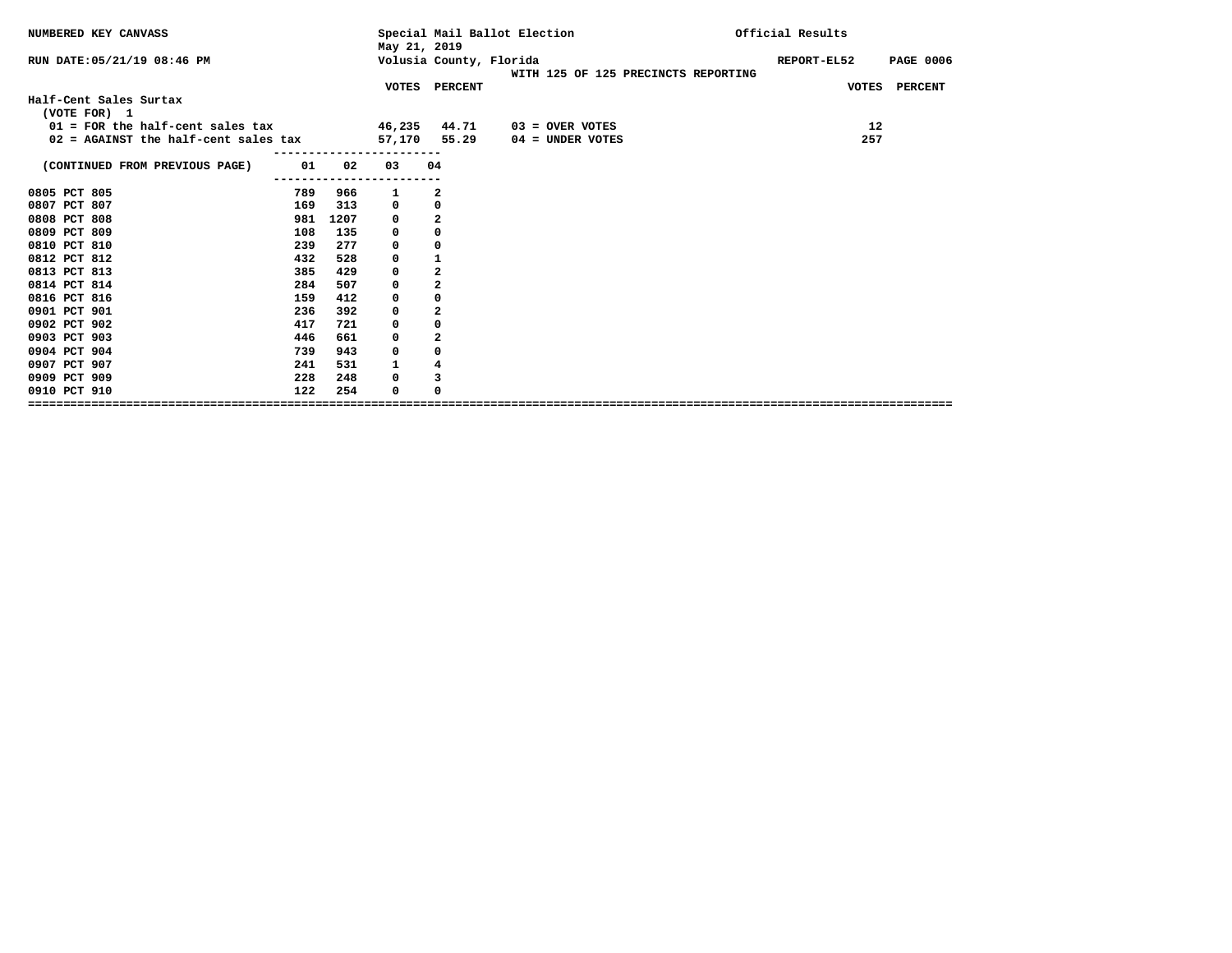| NUMBERED KEY CANVASS        |     |      | May 21, 2019 |                         | Special Mail Ballot Election      | Official Results                |
|-----------------------------|-----|------|--------------|-------------------------|-----------------------------------|---------------------------------|
| RUN DATE: 05/21/19 08:46 PM |     |      |              | Volusia County, Florida | WITH 11 OF 11 PRECINCTS REPORTING | <b>PAGE 0007</b><br>REPORT-EL52 |
| Question 1 Ormond Beach     |     |      |              | VOTES PERCENT           |                                   | <b>VOTES</b><br><b>PERCENT</b>  |
| (VOTE FOR) 1                |     |      |              |                         |                                   |                                 |
| 01 = Yes for Approval       |     |      | 3,753        | 34.31                   | $03 =$ OVER VOTES                 | $\mathbf 0$                     |
| $02 = No$ for Rejection     |     |      | 7,186        | 65.69                   | $04 =$ UNDER VOTES                | 253                             |
|                             |     |      |              |                         |                                   |                                 |
|                             | 01  | 02   | 03           | 04                      |                                   |                                 |
| 0503 PCT 503                | 168 | 316  | 0            | 8                       |                                   |                                 |
| 0506 PCT 506                | 287 | 707  | $\mathbf 0$  | 20                      |                                   |                                 |
| 0508 PCT 508                | 292 | 497  | $\mathbf 0$  | 27                      |                                   |                                 |
| 0510 PCT 510                | 498 | 1045 | $\mathbf 0$  | 21                      |                                   |                                 |
| 0512 PCT 512                | 477 | 931  | $\mathbf 0$  | 31                      |                                   |                                 |
| 0515 PCT 515                | 257 | 502  | $\mathbf 0$  | 16                      |                                   |                                 |
| 0516 PCT 516                | 348 | 643  | 0            | 22                      |                                   |                                 |
| 0517 PCT 517                | 274 | 496  | $\mathbf 0$  | 15                      |                                   |                                 |
| 0519 PCT 519                | 153 | 285  | 0            | 4                       |                                   |                                 |
| 0521 PCT 521                | 634 | 985  | $\mathbf 0$  | 54                      |                                   |                                 |
| 0522 PCT 522                | 365 | 779  | 0            | 35                      |                                   |                                 |
|                             |     |      |              |                         |                                   |                                 |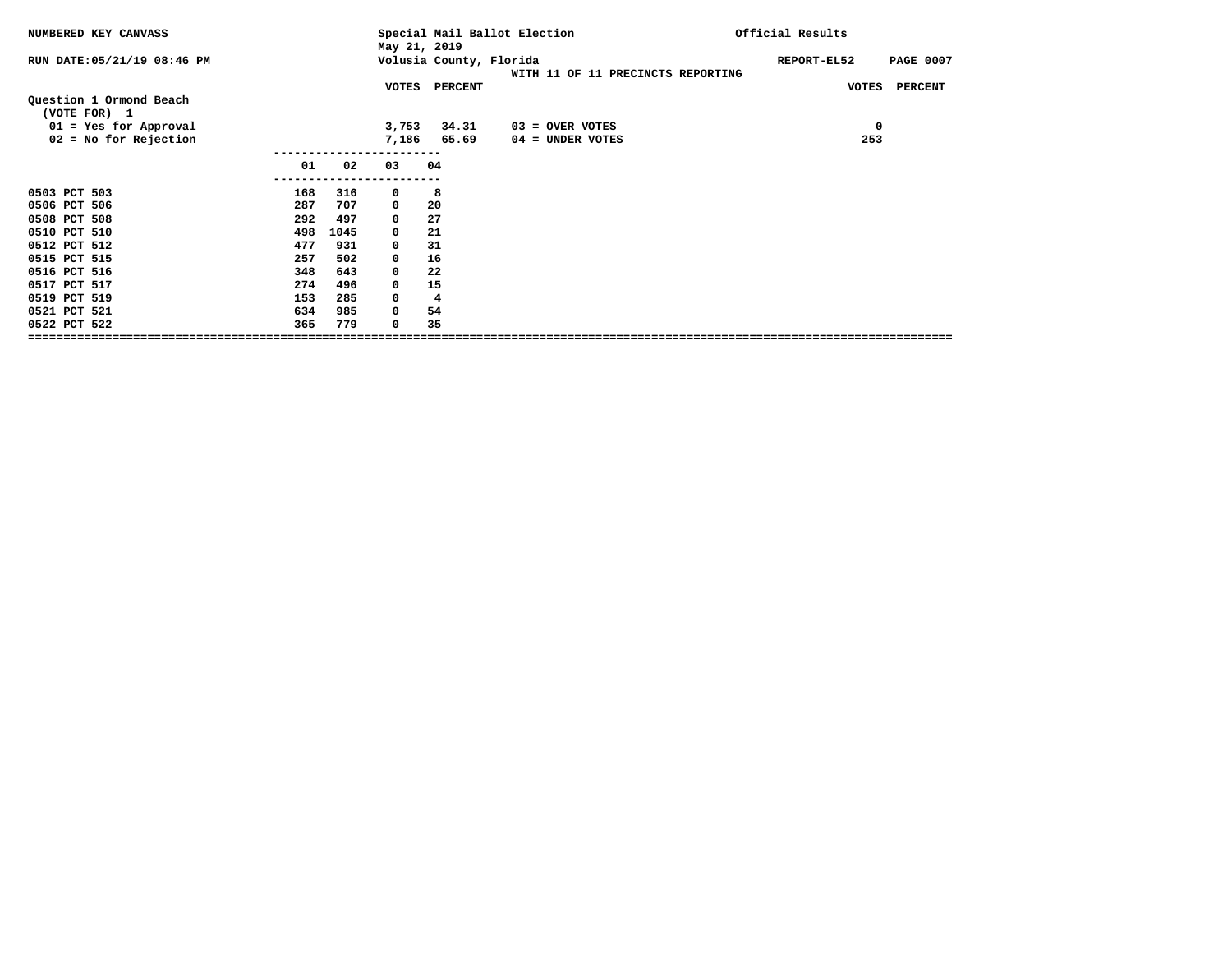| NUMBERED KEY CANVASS                    |     |     | May 21, 2019 |                         | Special Mail Ballot Election      | Official Results                |
|-----------------------------------------|-----|-----|--------------|-------------------------|-----------------------------------|---------------------------------|
| RUN DATE: 05/21/19 08:46 PM             |     |     |              | Volusia County, Florida | WITH 11 OF 11 PRECINCTS REPORTING | <b>PAGE 0008</b><br>REPORT-EL52 |
|                                         |     |     | VOTES        | <b>PERCENT</b>          |                                   | <b>PERCENT</b><br><b>VOTES</b>  |
| Question 2 Ormond Beach<br>(VOTE FOR) 1 |     |     |              |                         |                                   |                                 |
| $01 = Yes for Approach$                 |     |     | 4,507        | 42.22                   | $03 =$ OVER VOTES                 | 0                               |
| $02 = No$ for Rejection                 |     |     | 6,167        | 57.78                   | $04 =$ UNDER VOTES                | 518                             |
|                                         | 01  | 02  | 03           | 04                      |                                   |                                 |
| 0503 PCT 503                            | 216 | 256 | $\mathbf 0$  | 20                      |                                   |                                 |
| 0506 PCT 506                            | 337 | 627 | $\mathbf 0$  | 50                      |                                   |                                 |
| 0508 PCT 508                            | 362 | 415 | $\mathbf 0$  | 39                      |                                   |                                 |
| 0510 PCT 510                            | 618 | 869 | $\mathbf 0$  | 77                      |                                   |                                 |
| 0512 PCT 512                            | 580 | 797 | $\mathbf 0$  | 62                      |                                   |                                 |
| 0515 PCT 515                            | 293 | 446 | $\mathbf 0$  | 36                      |                                   |                                 |
| 0516 PCT 516                            | 448 | 534 | 0            | 31                      |                                   |                                 |
| 0517 PCT 517                            | 319 | 433 | $\mathbf 0$  | 33                      |                                   |                                 |
| 0519 PCT 519                            | 191 | 231 | 0            | 20                      |                                   |                                 |
| 0521 PCT 521                            | 740 | 845 | 0            | 88                      |                                   |                                 |
| 0522 PCT 522                            | 403 | 714 | 0            | 62                      |                                   |                                 |
|                                         |     |     |              |                         |                                   |                                 |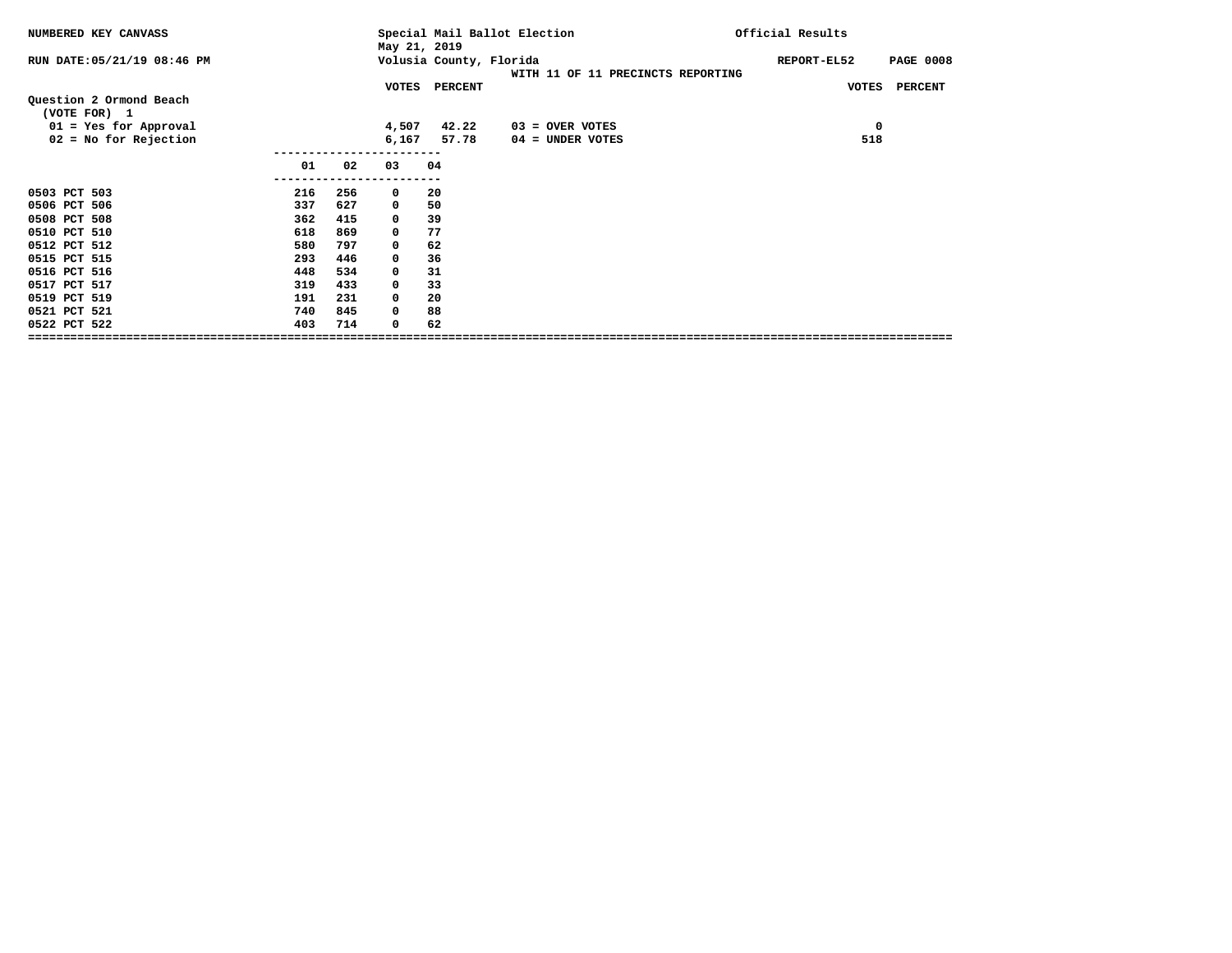| NUMBERED KEY CANVASS                    |     |     | May 21, 2019 |                         | Special Mail Ballot Election      | Official Results |                                |
|-----------------------------------------|-----|-----|--------------|-------------------------|-----------------------------------|------------------|--------------------------------|
| RUN DATE: 05/21/19 08:46 PM             |     |     |              | Volusia County, Florida | WITH 11 OF 11 PRECINCTS REPORTING | REPORT-EL52      | <b>PAGE 0009</b>               |
|                                         |     |     |              | VOTES PERCENT           |                                   |                  | <b>PERCENT</b><br><b>VOTES</b> |
| Question 3 Ormond Beach<br>(VOTE FOR) 1 |     |     |              |                         |                                   |                  |                                |
| $01 = Yes for Approach$                 |     |     | 6,139        | 56.61                   | $03 =$ OVER VOTES                 |                  | 0                              |
| $02 = No$ for Rejection                 |     |     | 4,705        | 43.39                   | $04 =$ UNDER VOTES                |                  | 348                            |
|                                         | 01  | 02  | 03           | 04                      |                                   |                  |                                |
| 0503 PCT 503                            | 279 | 198 | $\mathbf 0$  | 15                      |                                   |                  |                                |
| 0506 PCT 506                            | 544 | 446 | $\mathbf 0$  | 24                      |                                   |                  |                                |
| 0508 PCT 508                            | 467 | 316 | $\mathbf 0$  | 33                      |                                   |                  |                                |
| 0510 PCT 510                            | 871 | 650 | $\mathbf 0$  | 43                      |                                   |                  |                                |
| 0512 PCT 512                            | 731 | 665 | $\mathbf 0$  | 43                      |                                   |                  |                                |
| 0515 PCT 515                            | 463 | 295 | $\mathbf 0$  | 17                      |                                   |                  |                                |
| 0516 PCT 516                            | 494 | 494 | $\mathbf 0$  | 25                      |                                   |                  |                                |
| 0517 PCT 517                            | 419 | 342 | $\mathbf 0$  | 24                      |                                   |                  |                                |
| 0519 PCT 519                            | 282 | 149 | $\mathbf 0$  | 11                      |                                   |                  |                                |
| 0521 PCT 521                            | 957 | 649 | 0            | 67                      |                                   |                  |                                |
| 0522 PCT 522                            | 632 | 501 | 0            | 46                      |                                   |                  |                                |
|                                         |     |     |              |                         |                                   |                  |                                |